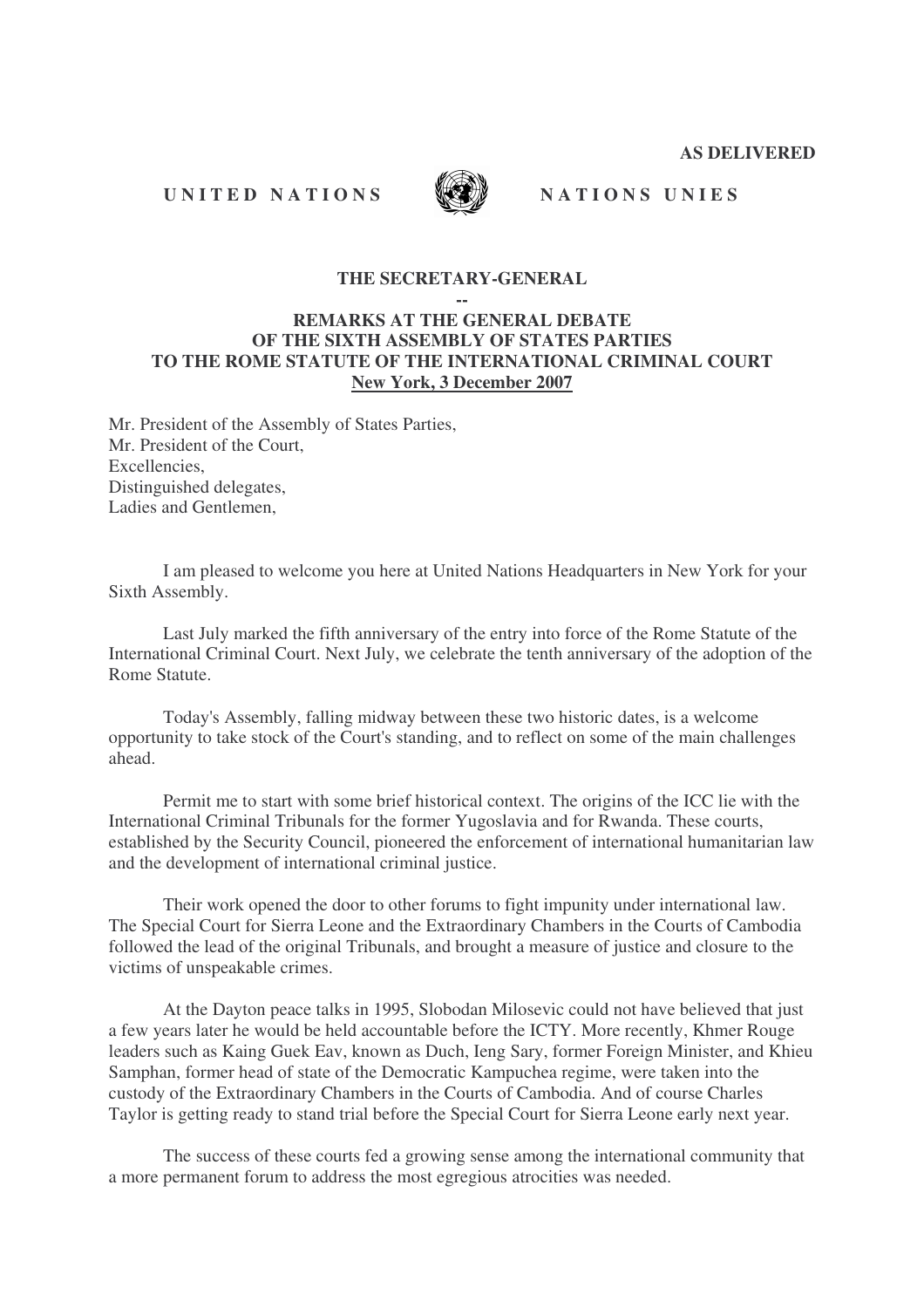The International Criminal Court emerged as the answer. Unlike ad hoc tribunals of all kinds, the ICC is a permanent institution. Already, in the relatively short period of its existence, the Court has established itself as the centrepiece of our system of international criminal justice. It both embodies, and drives a profound evolution in international culture and law. It serves notice to any would-be Milosevic or Charles Taylor that their actions today may lead to international prosecution tomorrow.

Indeed, I note with some satisfaction that two of the individuals indicted by the Court have been arrested and transferred into its custody. Yet there are still a number of outstanding arrest warrants that have to be executed. I urge all Member States to do everything within their powers to assist in enforcing these warrants.

#### Excellencies,

The single most important determinant of success for any international tribunals is cooperation. Cooperation from States, cooperation from the United Nations and other international organizations, cooperation from civil society and the NGO community, and cooperation from victims, witnesses and other individuals. Cooperation that results in financial support and political backing, and which flows from expressions of support in public, as well as behind closed doors.

And it is cooperation that will determine the effectiveness of the International Criminal Court, and the success of the Trust Fund for Victims that was also established under the Rome Statute.

Let me assure you that the United Nations will continue to cooperate with the International Criminal Court under our Relationship Agreement. We feel the UN can assist the Court in many ways. It can provide documents and information, it can supply logistical and other technical support to Court field operations, and it can even accommodate the Court in its security arrangements. Of course, the arrest and surrender of indicted individuals can only be undertaken by States, even where peacekeeping operations have been mandated to assist with the task.

That is why the cooperation of all States is essential to the work of the Court. Without it, the ICC cannot function. The Court, and the Trust Fund for Victims, needs the support and assistance of all States Parties for the important work that is underway.

At present, the Court's Prosecutor is investigating four situations: in the Democratic Republic of the Congo where, during one of the bloodiest conflicts in Africa, thousands of civilians, including countless children, have become victims of mass atrocities and abuse; in Darfur, where unspeakable crimes on a massive scale are still being committed; in Northern Uganda, where the Lord's Resistance Army abducted thousands of children and used them as child soldiers, servants and sex slaves; and in the Central African Republic, where particularly egregious allegations of rape and other acts of sexual violence against women have surfaced.

Some of these situations are still unstable, and peace has not yet completely taken hold. Under such circumstances, questions about the relationship between peace and justice are unavoidable.

Excellencies,